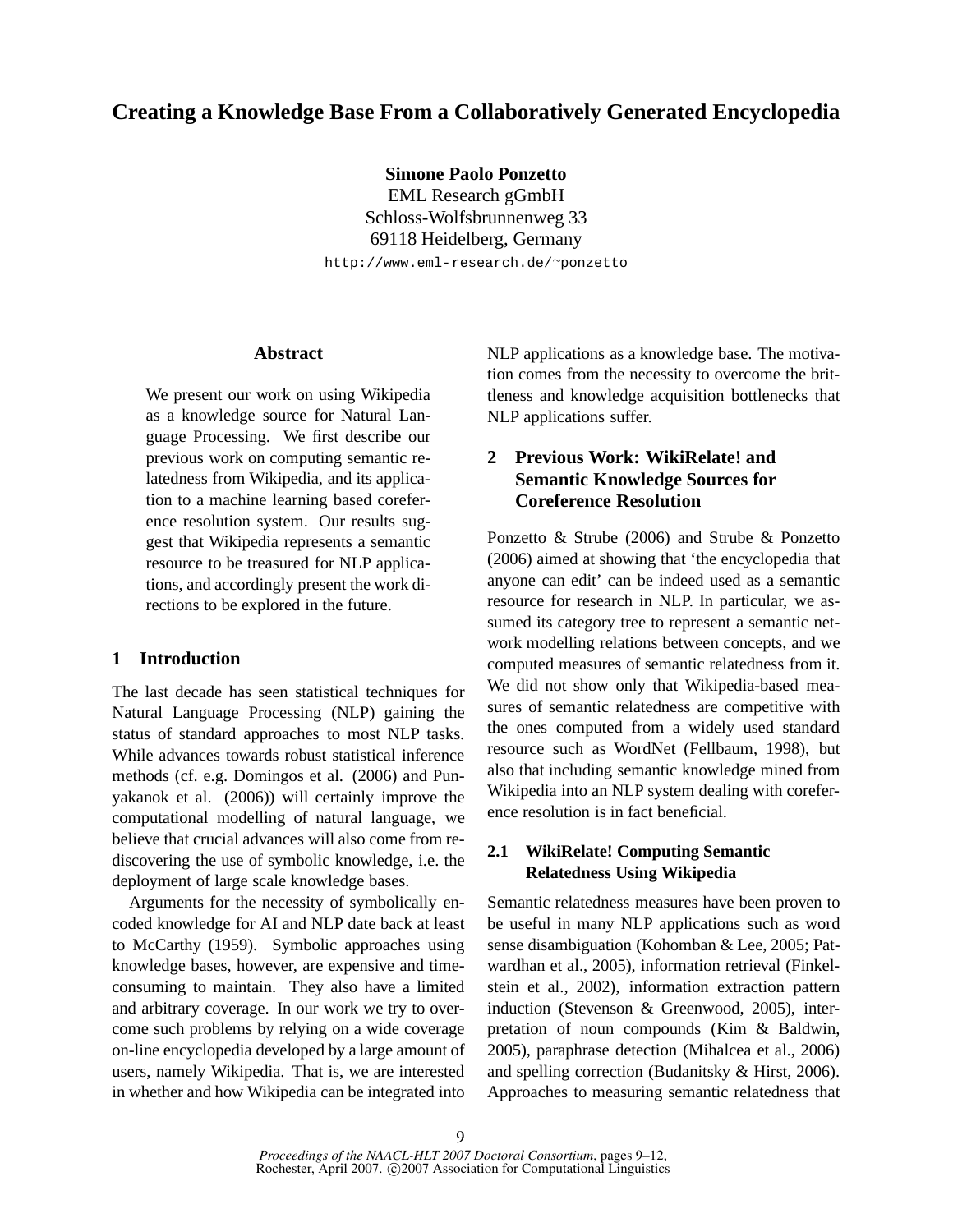

Figure 1: Wikipedia-based semantic relatedness computation. First, target pages for the given queries are retrieved, possibly via disambiguation. Next, categories are extracted to provide an entry point to the category network. Connecting paths are then searched along the category network using a depth-limited search. The paths found are scored and the ones satisfying the measure definitions (i.e. the shortest one for path-length measures, and the most informative one for information-content measures) are returned.

use lexical resources transform that resource into a network or graph and compute relatedness using paths in it<sup>1</sup>. For instance, Rada et al.  $(1989)$ traverse MeSH, a term hierarchy for indexing articles in Medline, and compute semantic relatedness as the edge distance between terms in the hierarchy. Jarmasz & Szpakowicz (2003) use the same approach with *Roget's Thesaurus* while Hirst & St-Onge (1998) apply a similar strategy to WordNet.

The novel idea presented in Strube & Ponzetto (2006) was to induce a semantic network from the Wikipedia categorization graph to compute measures of semantic relatedness. Wikipedia, a multilingual Web-based free-content encyclopedia, allows for structured access by means of *categories*: the encyclopedia articles can be assigned one or more categories, which are further categorized to provide a so-called "category tree". Though not designed as a strict hierarchy or tree, the categories form a graph which can be used as a taxonomy to compute semantic relatedness. We showed (1) how to retrieve Wikipedia articles from textual queries and resolve ambiguous queries based on the articles' link structure; (2) compute semantic relatedness as a function of the articles found and the paths between them along the categorization graph (Figure 1). We evaluated the Wikipedia-based measures against the ones computed from WordNet on benchmarking datasets from the literature (e.g. Miller and Charles' (1991) list of 30 noun pairs) and found Wikipedia to be competitive with WordNet.

### **2.2 Semantic Knowledge Sources for Coreference Resolution**

Evaluating measures of semantic relatedness on word pair datasets poses non-trivial problems, i.e. all available datasets are small in size, and it is not always clear which linguistic notion (i.e. similarity vs. relatedness) underlies them. Accordingly, in Ponzetto & Strube (2006) we used a machine learning based coreference resolution system to provide an *extrinsic* evaluation of the utility of WordNet and Wikipedia relatedness measures for NLP applications. We started with the machine learning based

<sup>&</sup>lt;sup>1</sup>An overview of lexical resource-based approaches to measuring semantic relatedness is presented in Budanitsky & Hirst (2006). Note that here we do not distinguish between *semantic similarity* (computed using hyponymy/hyperonymy, i.e. *isa*, relations only) and *semantic relatedness* (using all relations in the taxonomy, including antonymic, meronymic, functional relations such as *is-made-of*, etc.), since the relations between categories in Wikipedia are neither semantically typed nor show a uniform semantics (see Section 3).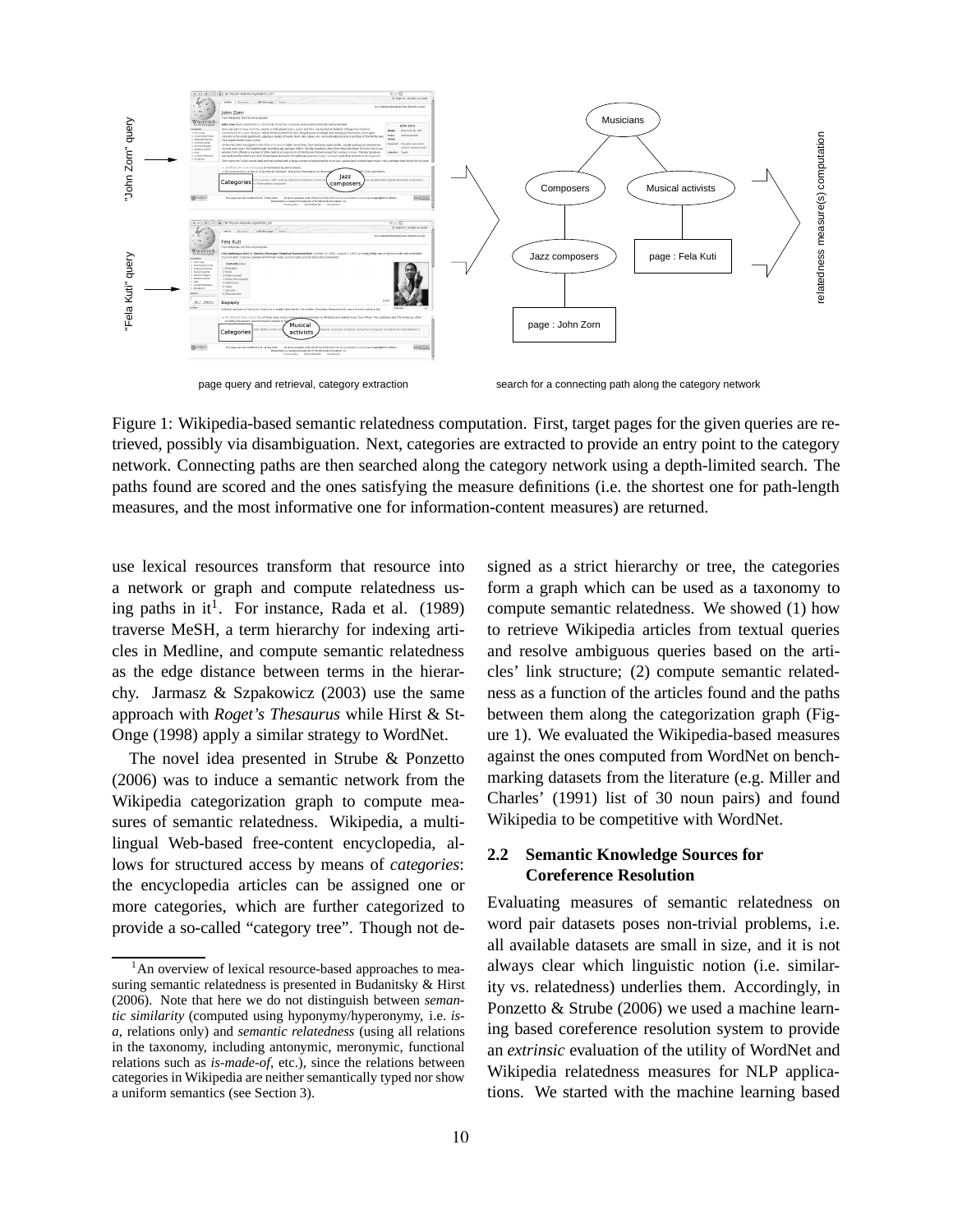

Figure 2: Overview of the coreference system for extrinsic evaluation of WordNet and Wikipedia relatedness measures. We start with a baseline system from Soon et al. (2001). We then include at different times features from WordNet and Wikipedia and register performance variations.

baseline system from Soon et al. (2001), and analyzed the performance variations given by including the relatedness measures in the feature set (Figure 2). The results showed that coreference resolution benefits from information mined from semantic knowledge sources and also, that using features induced from Wikipedia gives a performance only slightly worse than when using WordNet.

## **3 Future Work: Inducing an Ontology from a Collaboratively Generated Encyclopedia**

Our results so far suggest that Wikipedia can be considered a semantic resource in its own right. Unfortunately, the Wikipedia categorization still suffers from some limitations: it cannot be considered an ontology, as the relations between categories are not semantically-typed, i.e. the links between categories do not have an explicit semantics such as *is-a*, *part-of*, etc. Work in the near future will accordingly concentrate on automatically inducing the semantics of the relations between Wikipedia categories. This aims at transforming the unlabeled graph in Figure 3(a) into the semantic network in Figure 3(b), where the links between categories are augmented with a clearly defined semantics.

The availability of explicit semantic relations would allow to compute *semantic similarity* rather than *semantic relatedness* (Budanitsky & Hirst, 2006), which is more suitable for coreference resolution. That is, we assume that the availability of hyponymic/hyperonymic relations will allow us to compute lexical semantic measures which will further increase the performance of our coreference resolution system, as well as further bringing forward Wikipedia as a direct competitor of manuallydesigned resources such as WordNet.

In order to make the task feasible, we are currently concentrating on inducing *is-a* vs. *not-is-a* semantic relations. This simplifies the task, but still allows us to compute measures of semantic similarity. As we made limited use of the large amount of text in Wikipedia, we are now trying to integrate text and categorization. This includes extracting semantic relations expressed in the encyclopedic definitions by means of *Hearst patterns* (Hearst, 1992), detection of *semantic variations* (Morin & Jacquemin, 1999) between category labels, as well as using the categorized pages as bag-of-words to compute scores of *idf-based semantic overlap* (Monz & de Rijke, 2001) between categories. Further work will then concentrate on making this information available to our coreference resolution system, e.g. via semantic similarity computation.

Finally, since Wikipedia is available in many languages, we believe it is worth performing experiments in a multilingual setting. Accordingly, we are currently testing a website<sup>2</sup> that will allow us to collect word relatedness judgements from native speak-

 $^2$ Available at http://www.eml-research.de/nlp/353-TC.